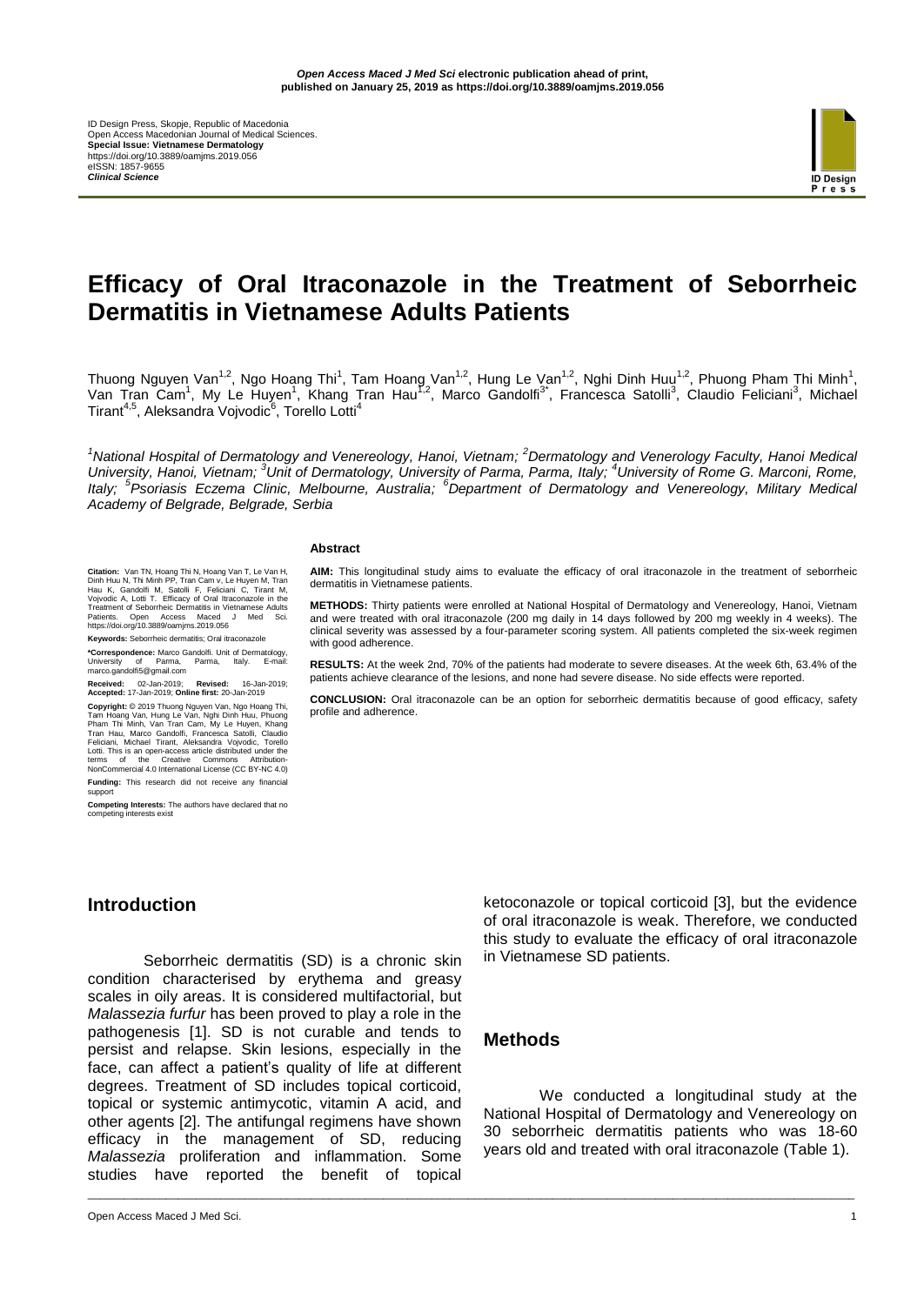*Clinical Science*

### **Table 1: Patient characteristics**

| Age (year), mean ± SD              | $36.90 \pm 10.73$ |
|------------------------------------|-------------------|
| Male-to-female ratio               |                   |
| Age of onset (year), mean $\pm$ SD | $34.13 \pm 12.42$ |
|                                    |                   |

We excluded pregnant or lactating women and patients with hepatic, renal or cardiovascular diseases, hyperlipidemia, acute infection, malignant diseases, HIV, or ≥ 5 *Demodex* in one slide.

The standard oral itraconazole regimen was 200 mg/day in 14 days followed by a single weekly dose of 200 mg in 4 weeks. Patients were asked to return for follow-up after two, four, and six weeks. In all follow-up visits, the severity of SD was assessed by a scoring system including four parameters: pruritus, burning, erythema, and scaling-each of which is given a score from 0 to 3, corresponding to the absence or a mild, moderate, or severe presentation [4]. A total score of 0, 1-2, 3-4, and  $\geq$  5 was considered cure, or good, moderate, or severe disease. We also recorded side effects of oral itraconazole, including rash, nausea, vomiting, constipation, headache, and dizziness.

### **Results**

All patients completed six-week follow-up and reported to adhere to the regimen. Changes in the severity at each follow-up visits were shown in Figure 1.



*Figure 1: Changes of severity after treatment*

After two weeks, 70% of the patients still had moderate to severe disease, and only 6.7% had a clearance of lesions. However, the proportion of patients with clearance of lesions consistently increased after four and six weeks. After completing the regimen, 63.4% of the patients achieved clearance and none had severe disease.

During 6 weeks of treatment, no side effect was observed in all patients.



*Figure 2: A) Clinical presentation at baseline; B) Clinical presentation after 6 weeks of treatment*

### **Discussions**

In this study, we evaluated the patient's response to oral itraconazole in the treatment of seborrheic dermatitis. After four weeks, less than half of the patients achieved clearance while previous studies on topical antifungals reported a high rate of clearance within 2-4 weeks [3].



*Figure 3: A) Clinical presentation at baseline; B) Clinical presentation after 6 weeks of treatment*

This can be explained by the direct action of topical antifungals on the yeasts in skin lesions. Oral itraconazole is absorbed through the gastrointestinal tract, metabolised at the liver, and eventually distributed to the skin; thus, takes a longer time to exert its fungicidal activity.

Other studies reported clinical response within the first month and their effectiveness was maintained over 3-14 months [5]. Meanwhile, topical agents are also known for their high recurrence rate: patients treated with topical antifungals relapsed after 2-4 weeks [3].

Adherence is a problem in the treatment of any chronic conditions. Applying topical agents daily for months might be challenging for patients. Kruk et al., (2006) compared doses intermittently and daily and found better adherence when patients took the

\_\_\_\_\_\_\_\_\_\_\_\_\_\_\_\_\_\_\_\_\_\_\_\_\_\_\_\_\_\_\_\_\_\_\_\_\_\_\_\_\_\_\_\_\_\_\_\_\_\_\_\_\_\_\_\_\_\_\_\_\_\_\_\_\_\_\_\_\_\_\_\_\_\_\_\_\_\_\_\_\_\_\_\_\_\_\_\_\_\_\_\_\_\_\_\_\_\_\_\_\_\_\_\_\_\_\_\_\_\_\_\_\_\_\_\_\_\_\_\_\_\_\_\_\_\_\_